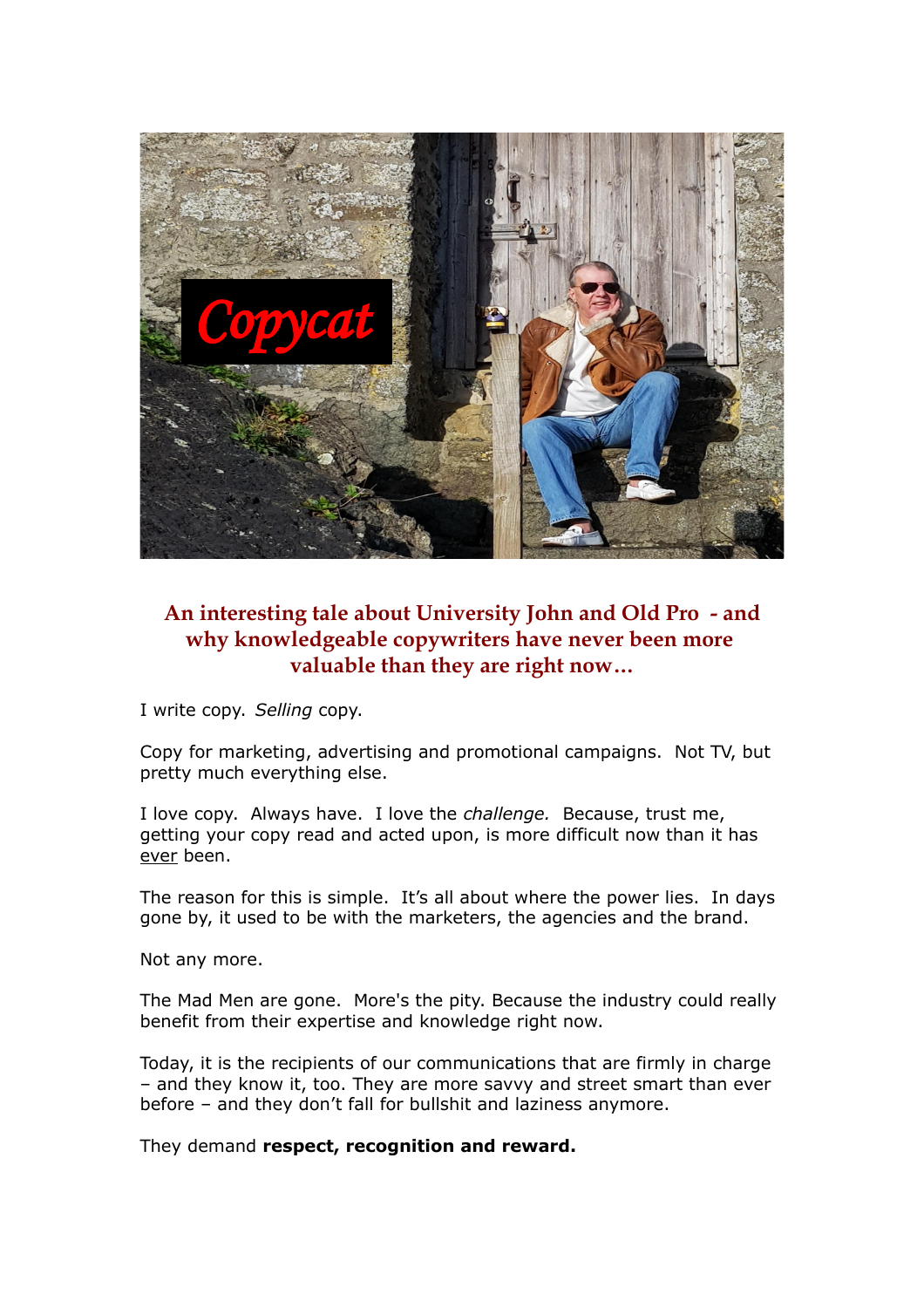So, when you're crafting selling copy, you have to work bloody hard to get the attention of every one of them.

Then, you have to work even harder to convince them that what you're selling, offers them an attractive benefit - and, also it should remind them of what they would lose or miss by not buying it.

The ultimate challenge - and the hardest of all - is to get them to respond, or take a positive step towards a sale.

In today's crazy industry, this is where the fun starts…

Because, playmates, I'm going to let you in on a little secret.

The marketing arena these days is polluted with some very strange individuals, most of whom believe they are much cleverer and more talented than they really are.

And the bigger their title, the worse they seem to be.

It seems to me, that, in the main, today's marketers really don't appear to understand anything about anything anymore.

And top of the pile when it comes to their lack of knowledge, is copy. The enormous power of the written word.

Many times in the last 10 years or so, I have been close to becoming Son of Sam, when dealing with these brainless berks. Especially, the 20 something graduates.

Oh boy, that group are something else…

Most of them don't seem to know what day follows Tuesday. Well, they wouldn't really, would they? They've been at University. The real world exists outside.

So, when these people find themselves in positions of reasonable power within marketing departments – and start issuing briefs to seasoned pros – then light the blue touch paper and stand well back.

Because, when it comes to the written word, grammar and punctuation, the vast majority of these people, are total imbeciles.

They can't write. They can't spell. They don't know what a comma is. They don't even know what it is for.

What's worse, is they don't think any of that stuff matters. They have spent the last 4/5 years texting and emailing, using abbreviations and language from the Planet Zog.

Some of them will have never written a letter in their lives. They don't know how to...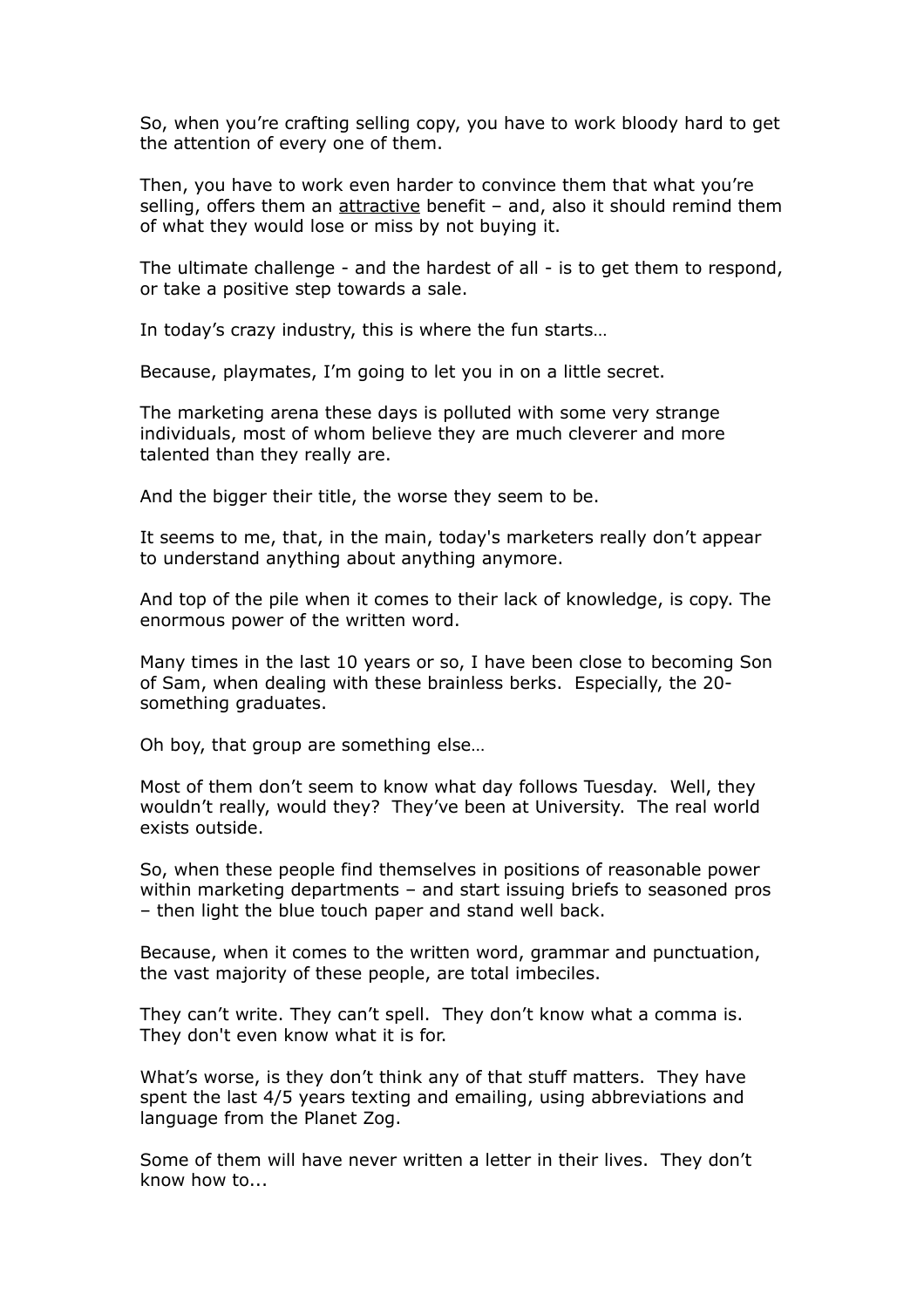Here's an example of what I mean. It's a true story. Only the names have been changed to protect the guilty.

University John is appointed as Marketing Manager of a large retail furniture store. He replaces a wise and knowledgeable man, who retired after being at the store for over 25 years and in the retail industry for over 50.

John inherits an active database of 30,000+ existing customers. Because of the type of furniture sold at this store and the length of time they have been trading, the customer base is of an older profile.

John's job is to continue the work of his predecessor, generate footfall in the store and to sell products. To do that well, he needs to produce benefit-laden promotions that connect to his audience, in a language that they understand.

So, he does the following. He thinks about the challenge for 10 minutes over a cup of coffee. He quickly comes to the conclusion that he needs to get some new customers.

Those 30K old ones may be useful, but, after all, they were generated by someone else. He feels he needs to put his own stamp on the store. Deliver his own customers.

Yes, he thinks, that's the way to put my name in lights.

And, while I'm at it, he adds, I need to get more young people coming through the doors. These old fogies are OK to a point, but the store needs to be brought up to date.

Loads of young people coming in the store, is the way to go.

He has an incumbent agency. They have handled all the press advertising, posters and promotional collateral for the store, for over a decade. But they never handled the direct mail that was the vanguard of the promotions, plus a bit of emailing that became the support medium.

Those challenges were given to a specialist DM outfit. And, in truth, the agency has been peeved about that for years.

When University John goes to the agency for his initial meeting, he's met briefly by the Boss, then handed over to the account man - University Sam - who becomes his main contact.

They get on like a house on fire. Sam completely agrees with John's new strategy. "Forget the old 'uns. Let's spend more of the budget in attracting some new younger customers."

"What do you recommend, Sam", says, John.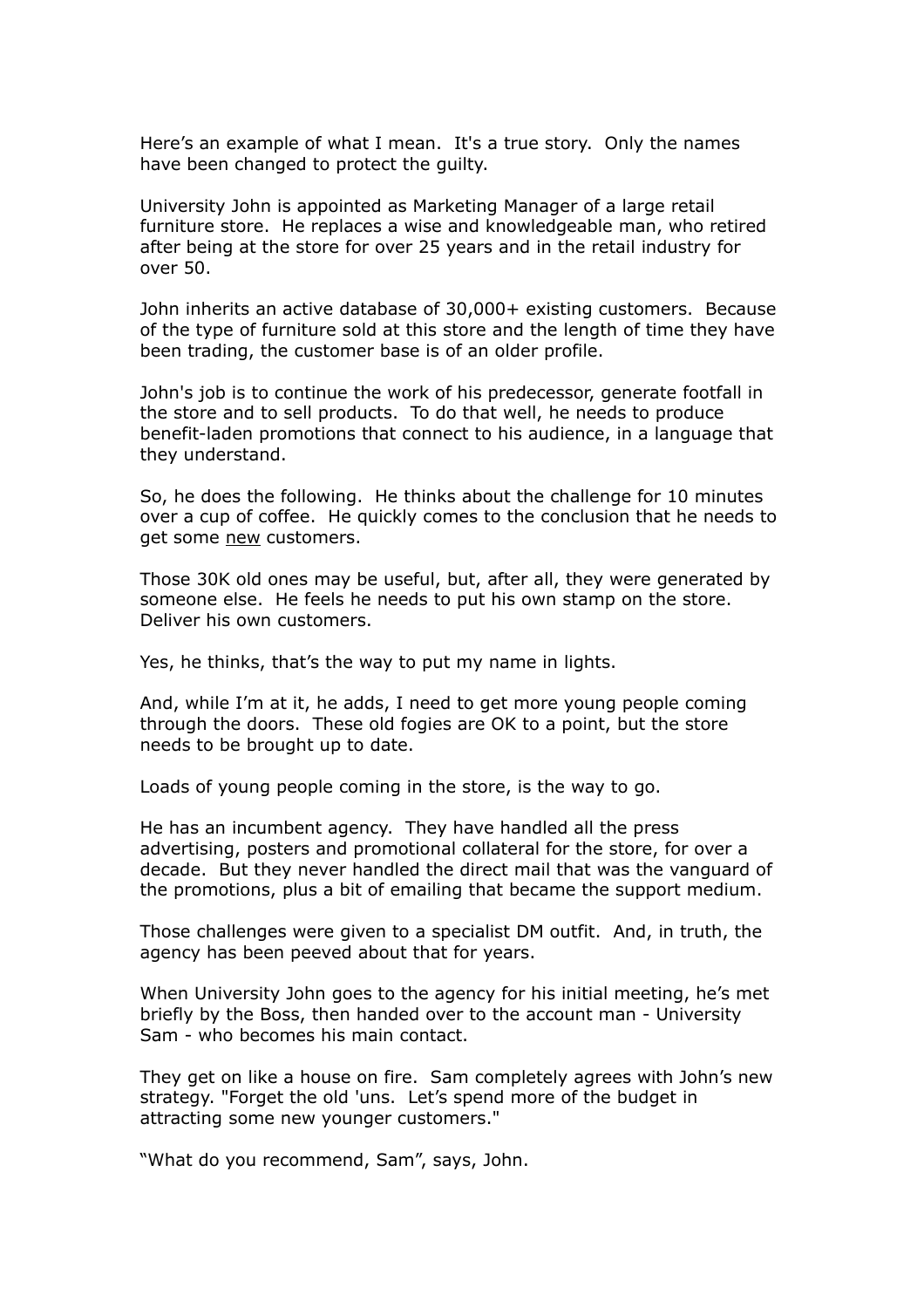"I think we should do a lot more digital". Especially social media. It's the way forward. Everyone's doing it. If you need to do some direct mail to that database of yours, we could tie that in as well, but I think we should start to move away from that.

Direct mail is SO yesterday."

"Exactly what I was thinking, Sam. Great, let's get some ideas from your people."

While this is happening, Old Pro, the copywriter from the DM agency that had handled the store's previous direct mail campaigns, paid John a visit.

It soon became clear to him that John had decided to place the DM business with this traditional agency – and, what's more, was embarking on a completely new strategy.

This meant ignoring the enormous successes that had been enjoyed in previous years, using personalised, well-targeted and well-written communications.

"John, why are you going down a new road, when the previous one has delivered such great success?" asked Old Pro…

"Because the store is old. I need to freshen up the image and make it more attractive to young people. The customers are old. They'll be dead soon. I need to replace them.

And direct mail is old. Email and social media has replaced it. I can get to many more people, with digital campaigns - and it's much cheaper.

What's more, I need to keep everything with one creative team, so things will be consistent. So, sorry, pal, we won't be needing your help anymore."

Old Pro smiled. "OK, that's your decision, but if I may be so bold, I think your comments and proposed approach are both highly flawed and I believe your new strategy will bomb. Big time.

In fact, to be totally blunt, I think it's fucking ridiculous, as you are completely ignoring what has gone before - and that's very dangerous.

I have a funny feeling that you will be needing my help again. And sooner than you think.

You know where I am."

Fast-forward eight months...

They were together again in the same office. But the positive University John of 20 weeks before, was gone. In his place was a nervous individual who looked terrible and was clearly under severe pressure.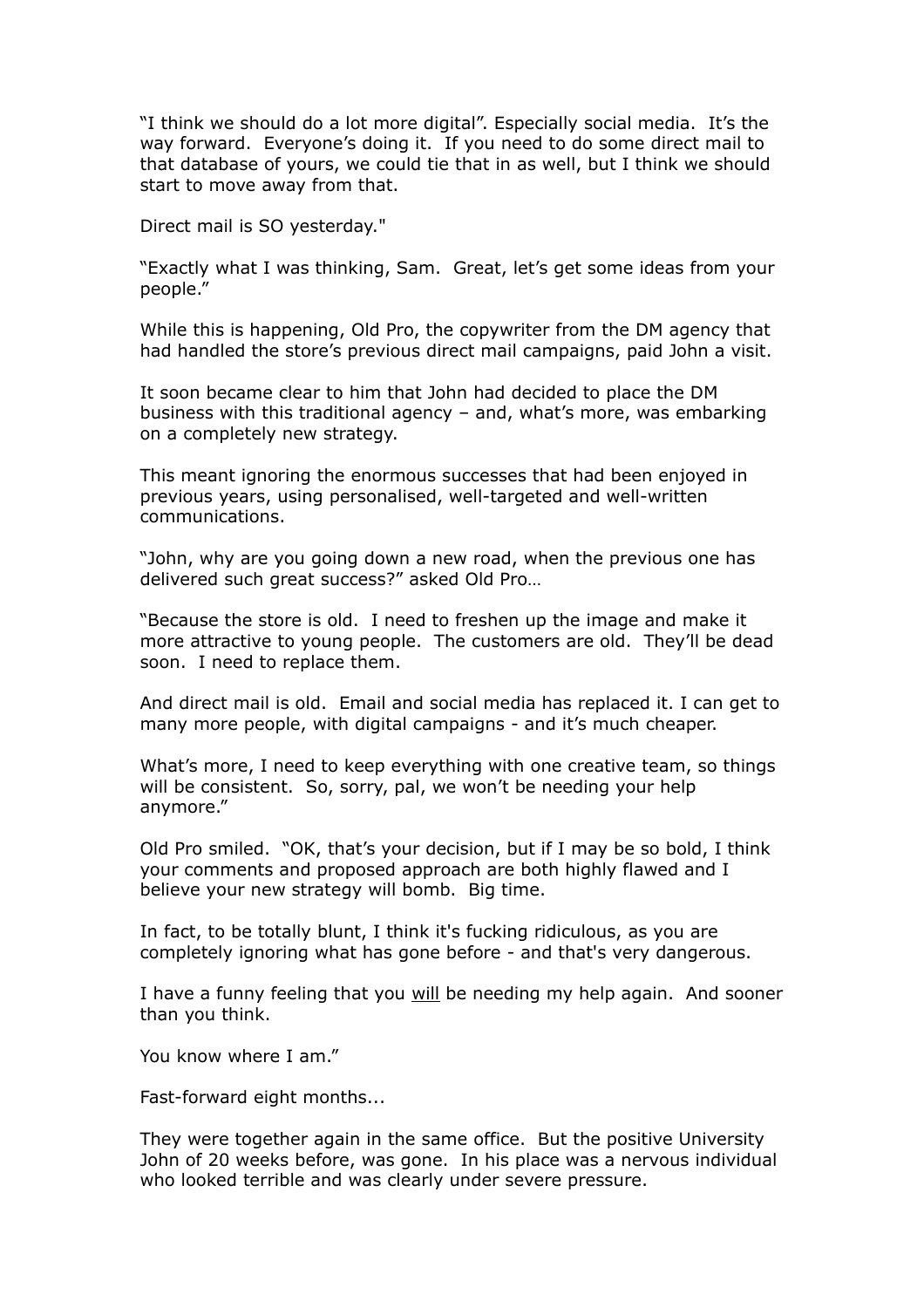"I need your help", he said to Old Pro. "Be delighted to provide it", was the reply. "Sales are falling off the cliff. I've been told to contact you, by the owners. They have told me that we must get the direct mail campaign back on track to the previous customers.

I don't want to do it. But I have been told I must - can you write and prepare a campaign."

"Of course. When can I have the brief?"

Old Pro left the office smiling. He'd been in situations like this, so many times before, especially in the last 5 years. Young bucks. Not worth a flying fart, most of them.

The next few weeks were problematical. The brief took 10 days to make an appearance and was incomplete when it did. After numerous discussions, it became somewhat clearer - and creative and copy were started.

When University John saw the letter draft, he immediately called Old Pro.

"This is no good. It's two pages long. No one reads more than one page these days."

"Bollocks" came the reply. Old pros rarely take prisoners. This one NEVER has.

Especially with young bucks who know fuck-all.

"In every copy test I have been involved in, long copy has outpulled short copy," said Old Pro. And anyway, I needed two pages to deliver your offer. If I tried to cram it in to one page, it will look a mess and it will fail. I won't do it"

University John ignored this and continued. "And your opening line has only three words. Six other paragraphs have two lines or less. What kind of copy is this?"

"Selling copy, my dear boy. SELLING COPY…

Copy that connects, influences and makes people do positive things. Like come into your store and buy. It's the type of copy that has been totally absent from your ads, website and appalling emails in the last 6 months."

The point was ignored once more. "There are too many commas, hyphens and stuff, I don't like it at all."

"Well", said Old Pro, "you don't have to like it. It's not aimed at you. It's aimed at people with intelligence and maturity.

People who know about words. People who understand the art of punctuation - and people who can - and like - to read."